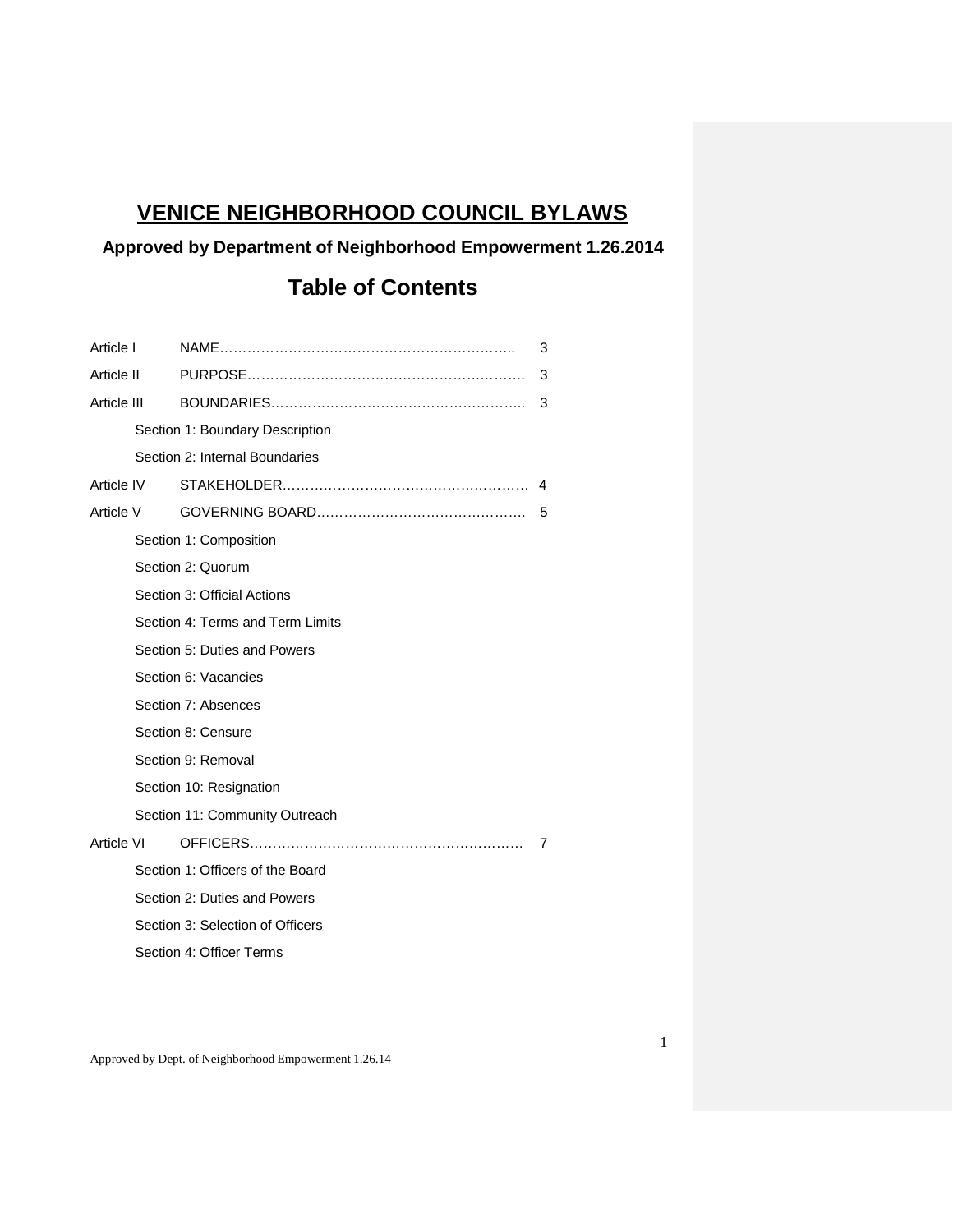| <b>Article VII</b>                                        |                                                                  | COMMITTEES AND THEIR DUTIES                                                 | 10 |  |  |
|-----------------------------------------------------------|------------------------------------------------------------------|-----------------------------------------------------------------------------|----|--|--|
| Section 1: Standing<br>Section 2: Ad Hoc                  |                                                                  |                                                                             |    |  |  |
| Section 3: Committee Creation and Authorization           |                                                                  |                                                                             |    |  |  |
| Article VIII                                              |                                                                  |                                                                             | 12 |  |  |
|                                                           |                                                                  | Section 1: Meeting Time and Place                                           |    |  |  |
|                                                           |                                                                  | Section 2: Agenda Setting                                                   |    |  |  |
|                                                           |                                                                  | Section 3: Notifications/Postings                                           |    |  |  |
|                                                           |                                                                  | Section 4: Reconsideration                                                  |    |  |  |
| Article IX                                                |                                                                  |                                                                             | 13 |  |  |
| Article X                                                 |                                                                  |                                                                             | 14 |  |  |
|                                                           |                                                                  | Section 1: Administration of Election                                       |    |  |  |
|                                                           | Section 2: Governing Board Structure and Voting                  |                                                                             |    |  |  |
|                                                           | Section 3: Minimum Voting Age                                    |                                                                             |    |  |  |
|                                                           | Section 4: Method of Verifying Stakeholder Status                |                                                                             |    |  |  |
|                                                           | Section 5: Restrictions on Candidates Running for Multiple Seats |                                                                             |    |  |  |
|                                                           |                                                                  | Section 6: Other Election Related Language<br><b>Section 7. Initiatives</b> |    |  |  |
| Article XI                                                |                                                                  |                                                                             | 16 |  |  |
| Article XII                                               |                                                                  |                                                                             | 16 |  |  |
| Article XIII                                              |                                                                  |                                                                             | 16 |  |  |
| Article XIV                                               |                                                                  |                                                                             | 16 |  |  |
| Section 1: Code of Civility                               |                                                                  |                                                                             |    |  |  |
|                                                           | Section 2: Training                                              |                                                                             |    |  |  |
|                                                           | Section 3: Self-Assessment                                       |                                                                             |    |  |  |
| ATTACHMENT A - Map of Neighborhood Council<br>18          |                                                                  |                                                                             |    |  |  |
| ATTACHMENT B - Governing Board Structure and Voting<br>19 |                                                                  |                                                                             |    |  |  |

Approved by Dept. of Neighborhood Empowerment 1.26.14

 $\mathbf I$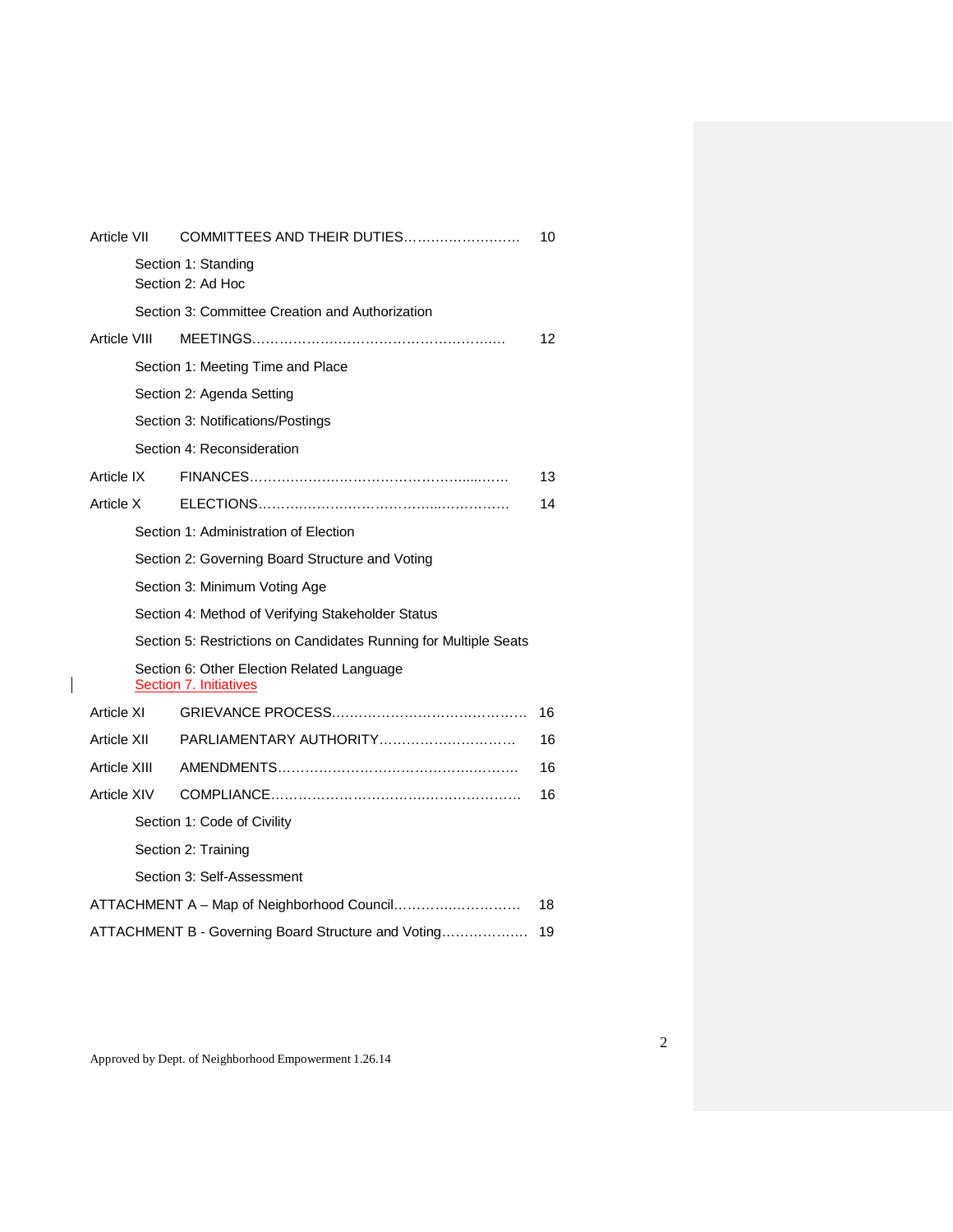# **ARTICLE I: NAME**

The name of the organization shall be Venice Neighborhood Council (VNC). It shall be organized as a public Neighborhood Council, dedicated to the empowerment of the Venice community.

# **ARTICLE II: PURPOSE**

- A. Mission Statement: To improve the quality of life in Venice by building community and to secure support from the City of Los Angeles for the resources needed to achieve our goals.
- B. Purpose: The purpose of the VNC shall be:
	- 1. To engage the broad spectrum of Stakeholders for collaboration and deliberation on matters affecting the community including events, issues and projects.
	- 2. To work with other organizations in Venice and other Los Angeles Neighborhood Councils that want help in accomplishing their objectives or projects that the Venice Neighborhood Council desires to support.
	- 3. To promote Stakeholder participation and advocacy in Los Angeles City government decision-making processes and to promote greater awareness of available City resources.
	- 4. To be an advocate for Venice to government and private agencies.
- C. Policy: The policy of the VNC shall be:
	- 1. To respect the Stakeholders as the ultimate authority and controlling force of the Venice Neighborhood Council.
	- 2. To consistently and diligently outreach to the diverse and ever-changing Venice community.
	- 3. To respect the autonomy of all individuals, groups, and organizations within the community.
	- 4. To maintain the confidentiality of the Voting Member database as required by law**.**

# **ARTICLE III: BOUNDARIES**

### **Section 1: Boundary Description**

Boundaries of the VNC shall follow the traditional boundaries for Venice, as set forth in the City of Los Angeles Venice Area Specific Plan and the City of Los Angeles Planning and Land Use Map for Venice, with one exception, as noted below. These traditional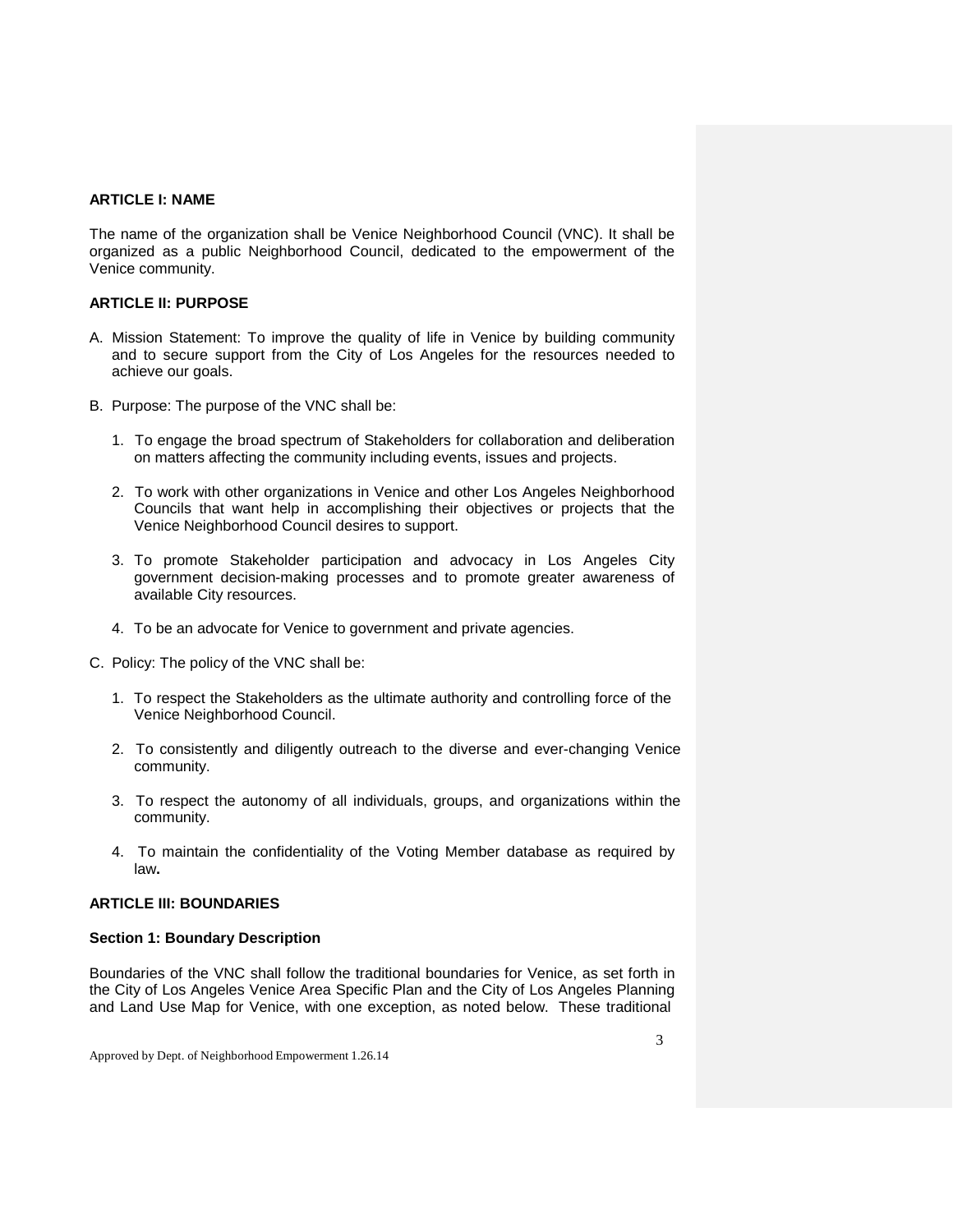boundaries are approximately described as the City of Santa Monica to the North, the Pacific Ocean to the West, Marina del Rey (unincorporated County of Los Angeles) to the South, and Walgrove Avenue, the eastern edge of the Venice High School grounds, Culver City, Walnut, Del Rey and Lincoln Boulevard on the East. The exceptions to these traditional boundaries are:

The area between Walgrove Ave. and Beethoven St. contains many of the schools serving the Venice Community including Venice High, Mark Twain Junior High, Walgrove Elementary and Beethoven Elementary. The grounds of these schools shall be considered an overlap area with the Neighborhood Council established by the Mar Vista community (see Attachment A – Map of Venice Neighborhood Council).

#### **Section 2: Internal Boundaries**

Not applicable.

# **ARTICLE IV: STAKEHOLDER**

Neighborhood Council membership is open to all Stakeholders. "Stakeholders" shall be defined as those who live, work or own real property in the neighborhood and also to those who declare a stake in the neighborhood as a community interest stakeholder, defined as a person who affirms a substantial and ongoing participation within the Neighborhood Council's boundaries and who may be in a community organization such as, but not limited to, educational, non-profit and/or religious organizations.

- A. **"**Stakeholders" are defined as Non-Community Interest Stakeholders and Community Interest Stakeholders.
	- a. Non-Community Interest Stakeholders **are defined as** individuals who live, work, or own real property within the VNC boundaries.
	- b. Community Interest Stakeholders **are defined as** those who declare a stake in the neighborhood as a community interest stakeholder, defined as a person who affirms a substantial and ongoing participation within the Neighborhood Council's boundaries and who may be in a community organization such as, but not limited to, educational, non-profit and/or religious organizations.
- B. Any Stakeholder who chooses to register may become a "Voting Member." Voter registration shall be conducted in accordance with Article X, as interpreted by the election rules of the City of Los Angeles..Proof of Stakeholder status shall be required for voting rights to be effected.
- C. Stakeholders' Member's Rights: Members Stakeholders shall have at minimum the following rights:
	- 1. To vote to elect the Board of Officers, as specified in Articles VI and X.
	- 2. To comment on an action, policy, or position.
	- 3. To make use of initiative, recall, and grievance procedures outlined in Articles V. and X.
	- 4. To participate in and provide feedback at all meetings of the VNC.

Approved by Dept. of Neighborhood Empowerment 1.26.14

**Formatted:** Font color: Red

**Formatted:** Font color: Red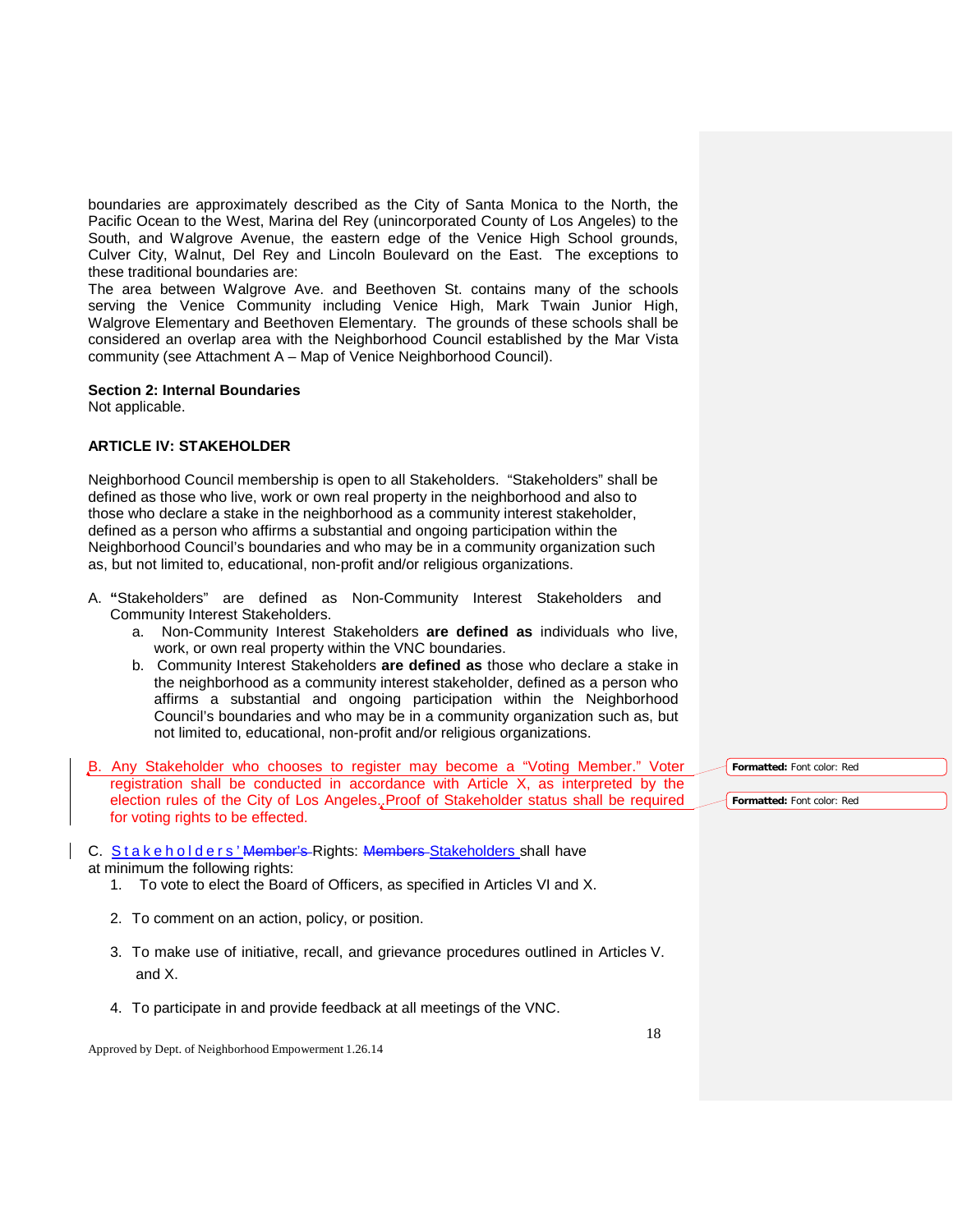5. To participate on standing and ad hoc committees and assist with the various activities of the VNC, as specified in Article VII.

The VNC shall encourage all Stakeholders to participate in its activities, and shall not discriminate against individuals or groups on the basis of race, religion, color, creed, national origin, ancestry, gender, sex, sexual orientation, age, disability, marital status, homeowner/renter status, income, citizenship status, or political affiliation in any of its policies, recommendations, or actions.

# **ARTICLE V: GOVERNING BOARD**

# **Section 1: Composition**

The Governing Body of the VNC shall be the Board of Officers. The Board of Officers is comprised of twenty-one (21) voting Officers as follows:

- Seven (7) Executive Officers
- Fourteen-Thirteen (4413) Community Officers
- One (1) Community Interest Community Officer

The Immediate Past President shall serve as a non-voting ex-officio member of the Board of Officers and the Administrative Committee and shall be the principal conduit of the Neighborhood Council institutional memory.

### **Section 2: Quorum**

A minimum of eleven (11) Officers shall be required to be present at Board of Officers meetings to establish a quorum.

# **Section 3: Official Actions**

A majority vote of Officers present, not including abstentions, shall be sufficient for the Board of Officers or the Administrative Committee, as appropriate, to rule on business, unless otherwise stated in these Bylaws

### **Section 4: Terms and Term Limits**

Each term of office shall be two (2) years. Terms shall begin at the first Board meeting once the election results are finalized by the City and shall end with the commencement of the terms of their successors. See Article X (Elections) for further details. There are no limits to the number of terms that a Board Officer may serve.

# **Section 5: Duties and Powers**

18 A. The Board of Officers shall establish policies and positions of the VNC at its meetings and review and recommend actions to governmental and other entities on issues affecting the Venice community.

Approved by Dept. of Neighborhood Empowerment 1.26.14

**Formatted:** Font: (Default) Arial, 12 pt **Formatted:** List Paragraph, Indent: Left: 0"

**Formatted:** Font color: Red

**Formatted:** Font color: Red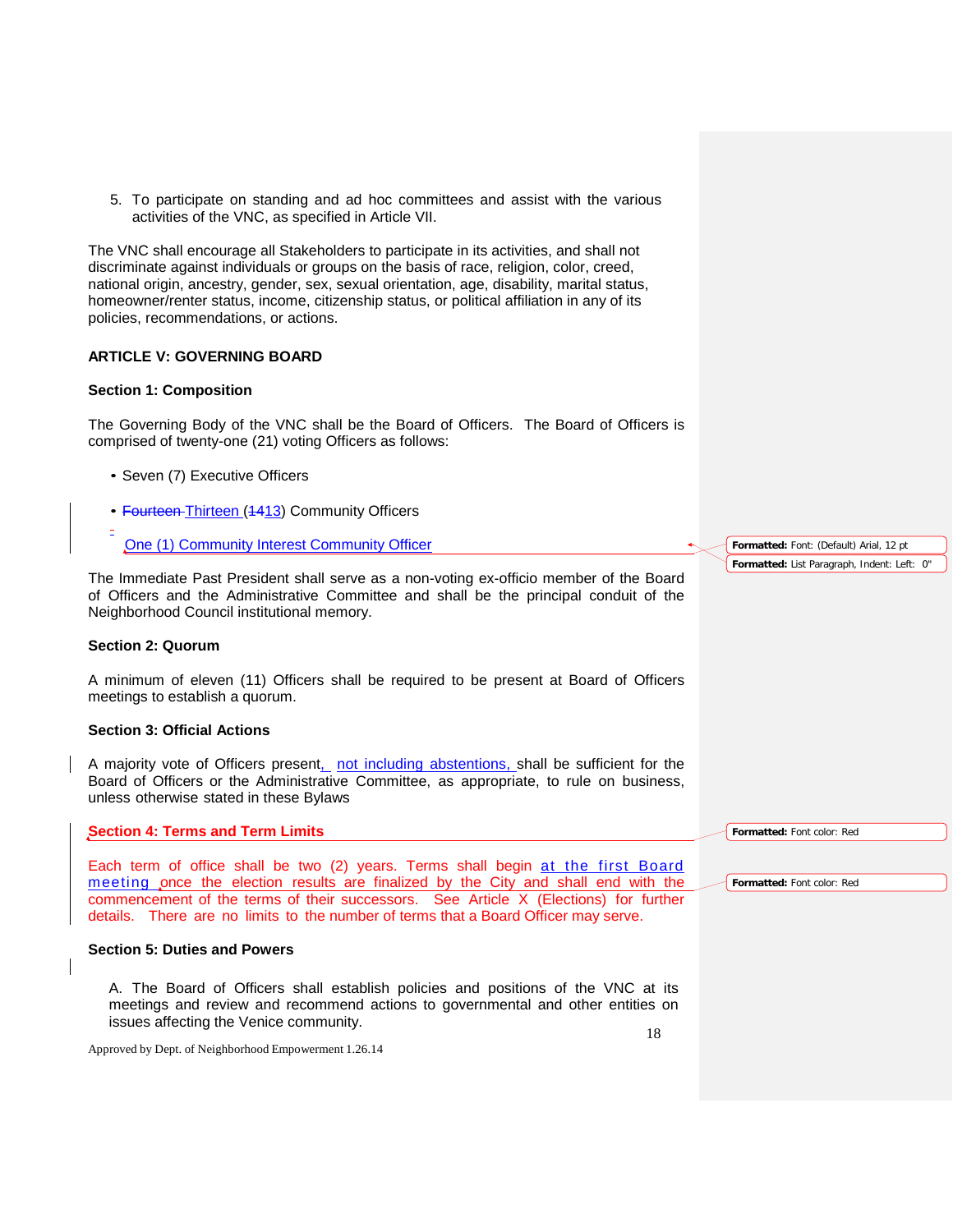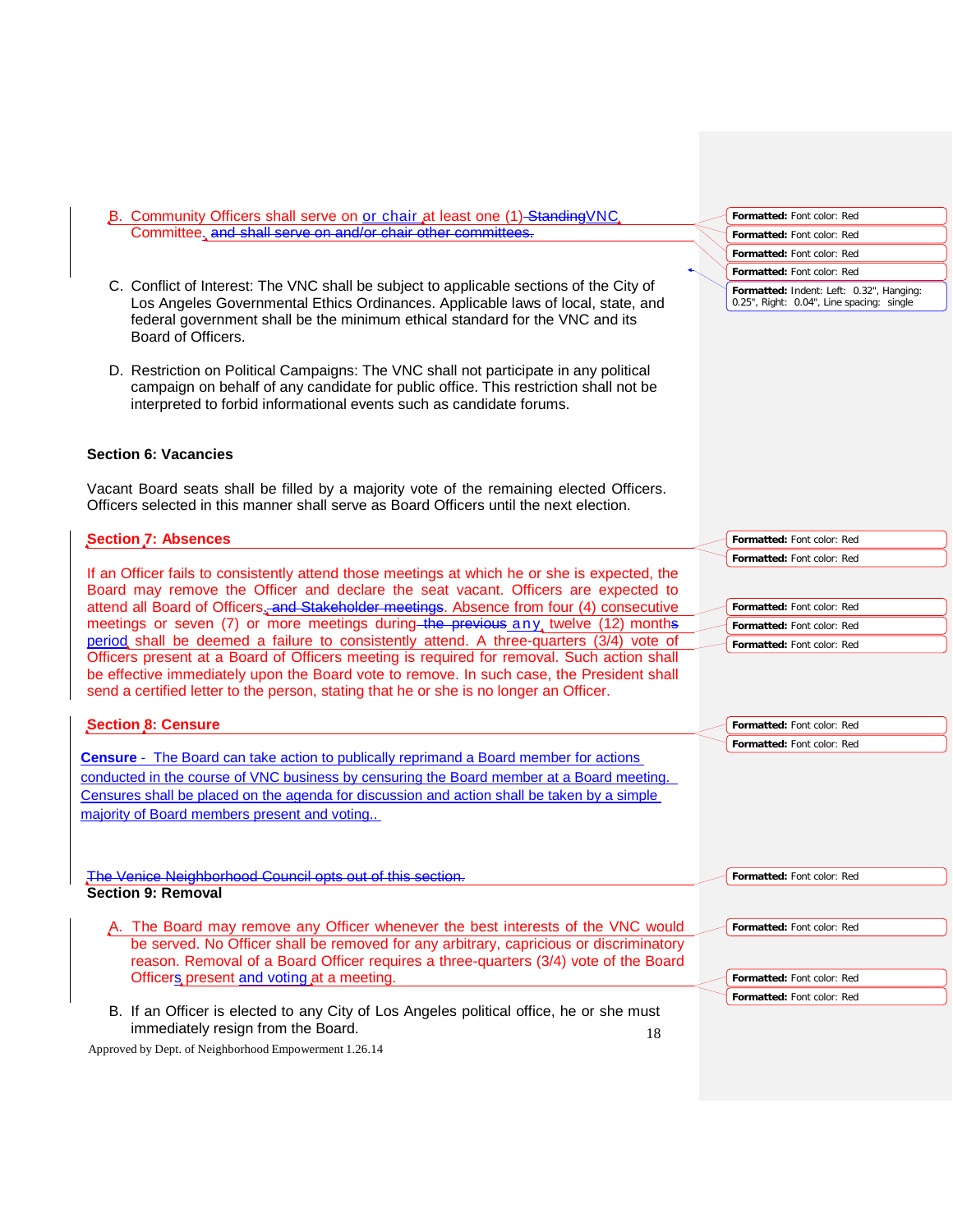C. **Recall:** Recall is the procedure by which Voting Members may remove initiate the removal of an elected Officer. Any Voting Member may put forth a Recall petition by presenting a petition to the Secretary with no less than two hundred (200) signatures of Voting Members supporting the motion.

Receipt of this completed petition by the Secretary shall trigger this item being scheduled as an action item on the Agenda at a separate Election Meeting to be held not less than thirty (30) days or more than ninety (90) days following receipt of the completed petition. Notice of the Recall petition, including the name of the Officer subject to Recall, shall be made in all public meeting notices and announcements for the upcoming meeting at which the Recall shall be voted on.

Removal of the Officer by Recall requires a three-quarters (3/4) majority vote of the Voting BoardMembers present and voting at the Election Meeting, not to be less than two-hundred (200) votes in favor of the Recall.

#### **Section10: Resignation**

Any Officer may resign by submitting a written resignation to the President  $er$  and the Secretary. The Board does not have to formally accept a resignation for it to become effective..

#### **Section 11: Community Outreach**

The VNC shall direct that a system of outreach be instituted to inform Stakeholders as to the existence and activities of the VNC, including its Board elections, to find future leaders of the VNC, and to encourage all Stakeholders to seek leadership positions within the VNC.

All Board members shall be responsible for participating in the VNC's outreach efforts.

### **ARTICLE VI: OFFICERS**

#### **Section 1: Executive Officers**

The VNC Board of Officers shall have seven (7) Executive Officers: President, Vice-President, Secretary, Treasurer, Communications Officer, Community Outreach Officer, and Land Use and Planning Committee Chair.

#### **Section 2: Duties and Powers**

The primary duties of the Executive Officers are:

#### A. **President**

- Chairs the Stakeholder, Board of Officers and Administrative Committee meetings.
- Sets agenda for Administrative Committee meetings

Approved by Dept. of Neighborhood Empowerment 1.26.14

**Formatted:** Right: 0.1"

18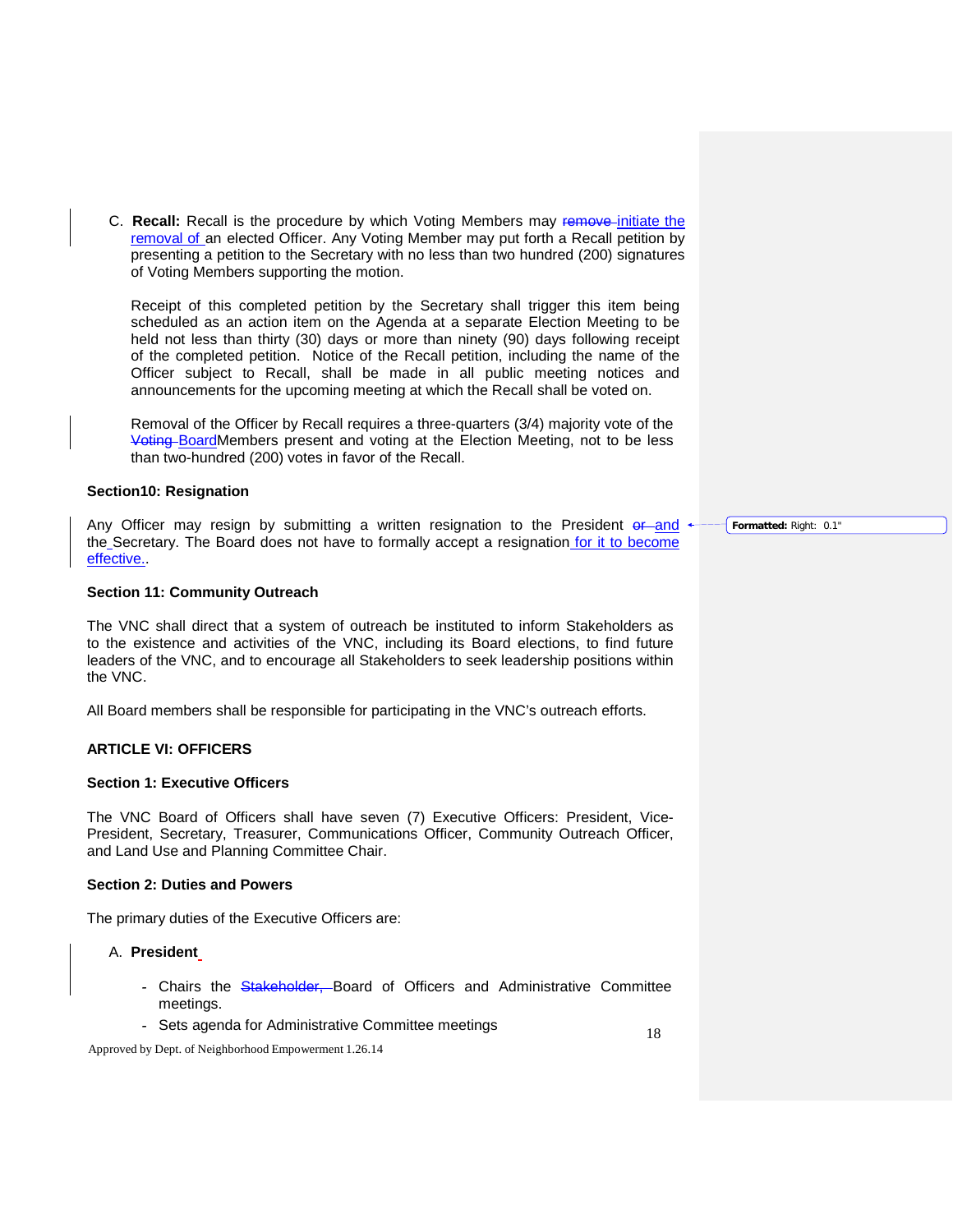- Appoints chairs of the Ad Hoc Committees, subject to veto by a majority of Administrative Committee
- Acts as chief liaison with Los Angeles City and other government agencies for delivery of Community Impact Statements, California Public Records Act requests, and other correspondence

# B. **Vice President**

- Assumes the duties of the President when the President is unavailable and performs other duties as delegated by the President
- Chairs the Neighborhood Committee
- Acts as chief liaison with other Neighborhood Councils
- Maintains oversight of Standing and Ad Hoc Committees

#### C. **Secretary**

- Responsible for producing accurate minutes of Stakeholder, Board of Officers and Administrative Committee meetings and for submitting the minutes for public posting no later than seven (7) days after the meeting at which they are approved but not more than forty-five (45) days after the meeting at which the minutes were taken.
- Maintains all public records of the VNC
- Receives and logs all submissions and correspondence to the VNC and refers them to the appropriate Officer or Committee within seven (7) days

### D. **Treasurer**

- Chairs the Budget and Finance Committee
- Oversees the finances of the Neighborhood Council to assure total all Department of Neighborhood Empowerment (Department) and Los Angeles City requirements
- Submits financial reports to the Board of Officers at every regular meeting

# E. **Communications Officer**

- Oversees the maintenance and updating of the VNC website.
- Responsible for email announcements to Stakeholders
- Responsible for the on-time posting of all meeting notices and agendas pursuant to the Brown Act

**Formatted:** Font color: Red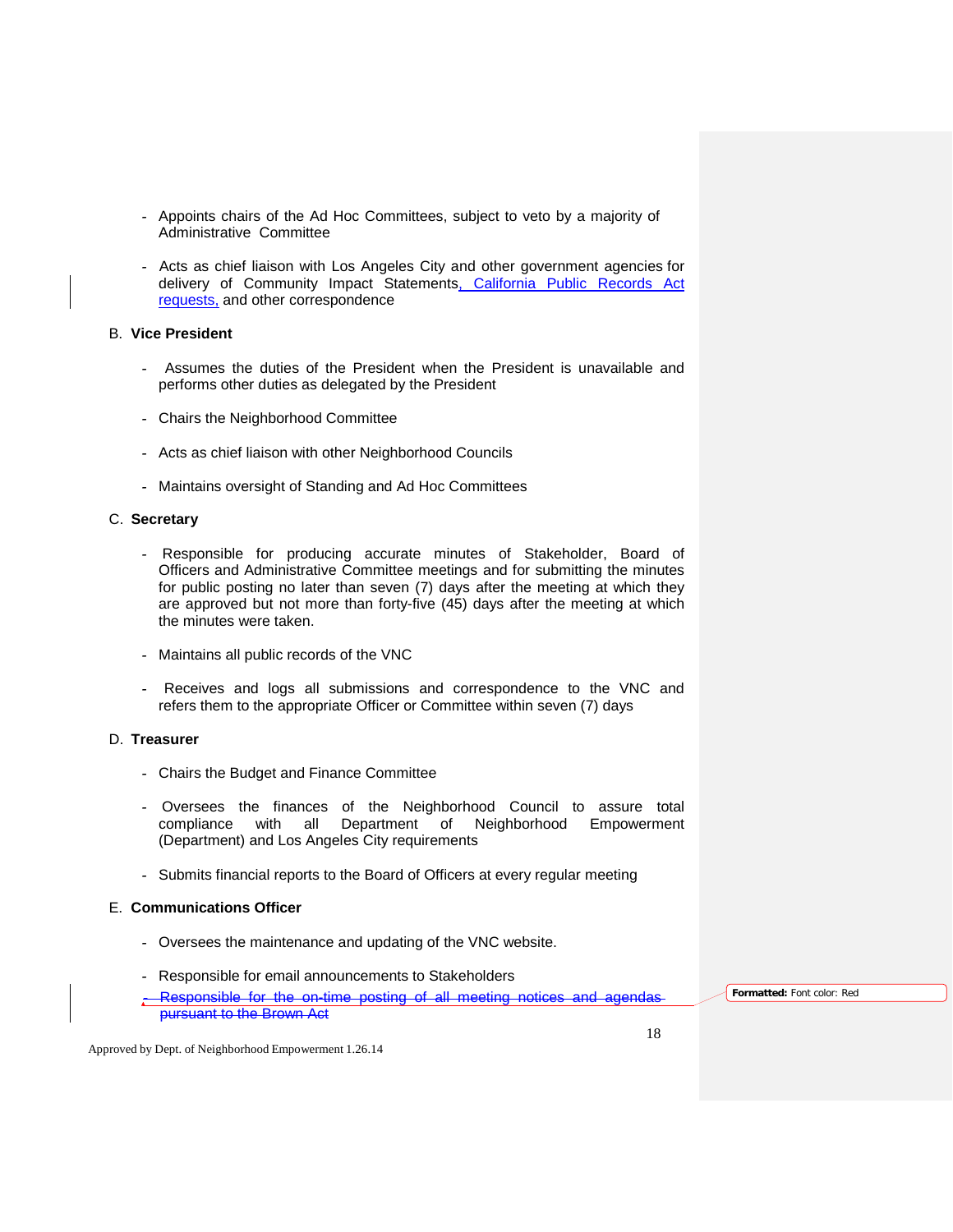- Responsible for posting of the minutes of meetings received from the Secretary or Committee Chairs within three (3) days
- Responsible for maintaining and updating the Stakeholder database and ensuring its confidentiality

# F. **Community Outreach Officer**

- Chairs the Community Outreach and Events Planning Committee
- Organizes quarterly Stakeholder Town Halls meetings and special events
- Works with Stakeholders, Board Officers, and Committees to promote participation in VNC activities - Is in charge of all VNC equipment.

# G. **Land Use and Planning Committee Chair**

- Chairs the Land Use and Planning Committee
- Responsible for preparation and submission of all required reports to the Board of Officers

# **Section 3: ESelection of Officers**

All Officers are elected by the Stakeholders during the Board election process.

### **Section 4: Officer Terms**

A Board Officer's term shall be for the duration of two (2) years or until a successor is elected or appointed. Officers may be removed via the process described in Article V, Section 9.

### **ARTICLE VII: COMMITTEES AND THEIR DUTIES**

Stakeholders are encouraged to participate on Committees in which they are interested by contacting the Committee Chair. Unless otherwise defined by the bylaws, the size, composition and quorum are left to the discretion of each Committee and its Chair.

### **Section 1: Standing Committees**

The following Standing Committees shall be established:

Committee meetings shall require a minimum of four (4) members to be presegt to A. **Administrative Committee:** Consists of eight (8) Officers, including the President, Vice-President, Secretary, Treasurer, and four (4) Community Officers who shall be selected by the fourteen (14) Community Officers at the first Board of Officers meeting. Chaired by President. Sets agenda for Board of Officers and Stakeholder meetings. Approves the mission statements of proposed Ad Hoc Committees and Ccan veto Ad Hoc Committee Chair appointments. Administrative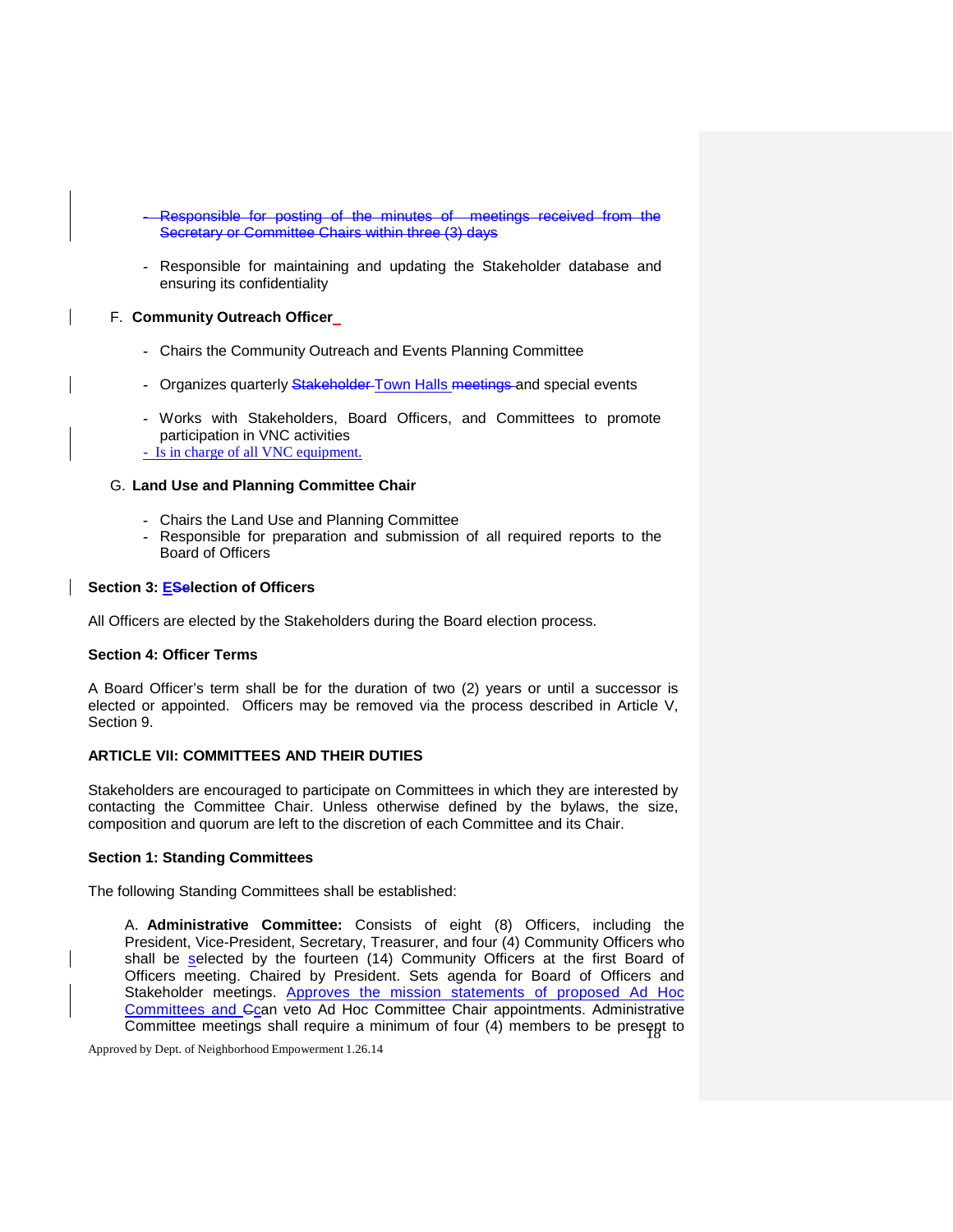establish a quorum. The Administrative Committee shall meet at least every two (2) months. The Community Officer members may be removed by a majority vote of the Community Officers.

- B. **Neighborhood Committee**: Chaired by the Vice President. Using the eight (8) existing neighborhoods defined in the Venice Specific Plan plus the additional neighborhood east of Lincoln Boulevard as a guide, the Committee shall consist of, at a minimum, nine (9) Stakeholders, one (1) from each neighborhood, plus the Chair. Nine (9) Neighborhood Committee members shall be elected by the Board of Officers from a list of candidates who have formally communicated to the Board their desire to serve on the Neighborhood Committee. The Board shall, within thirty (30) days after beginning their term, hold a Board of Officers meeting for the election of Neighborhood Committee members. The candidate with the highest vote totals in each of the nine (9) districts shall be elected. Other neighborhoods and/or Stakeholders representing other neighborhoods or neighborhood interests may then be added at the discretion of the Neighborhood Committee. The committee shall promote greater awareness of available City resources and services and act as a conduit between the Board and Venice neighborhoods, assisting in community outreach and bringing neighborhood issues to the attention of the Board. Committee members selected by the Board may be removed by a majority vote of the full Board.
- C. **Rules and Elections Selections Committee:** Chaired by Community Officer as nominated by the Administrative Committee, subject to approval of the Board of Officers. Proposes Election-Selection Procedures, Bylaws and Standing Rules to the Board of Officers. Holds grievance hearings and makes findings and recommendations to the Board.
- D. **Budget and Finance Committee:** Chaired by Treasurer. Oversees and administers all VNC financial matters, including system of financial accountability as required by the Department and the City of Los Angeles.
- E. **Outreach and Event Planning Committee:** Chaired by Community Outreach Officer. Organizes quarterly Stakeholder meetingsTown Halls and special events. Performs ongoing outreach to Stakeholders.
- F. **Land Use and Planning Committee:** The Land Use and Planning Committee shall review, take public input, report on and make recommendations of actions to the Board of Officers on any land use and planning issues affecting the community.

The Land Use and Planning Committee (LUPC) shall consist of nine (9) Stakeholders including the elected Chair. No Board Officer may serve as a LUPC member with the exception of the Land Use and Planning Committee chair, Eight (8) LUPC members shall be selected by the Board of Officers from a list of candidates who have formally communicated to the Board their desire to serve on the Land Use and Planning Committee. The Board shall, within thirty (30) days after beginning their term, hold a Board of Officers meeting for the s election of

LUPC members. The eight (8) candidates with the highest vote totals shall be elected.

Approved by Dept. of Neighborhood Empowerment 1.26.14

**Formatted:** Justified, Indent: Left: 0.58", Right: 0.04", Space Before: 3.75 pt, Line spacing: single

**Formatted:** Indent: Left: 0.5", Hanging: 0.13"

**Formatted:** Justified, Right: 0.04", Space Before: 0 pt, Line spacing: single **Formatted:** Indent: Left: 0.31", Hanging: 0.31"

18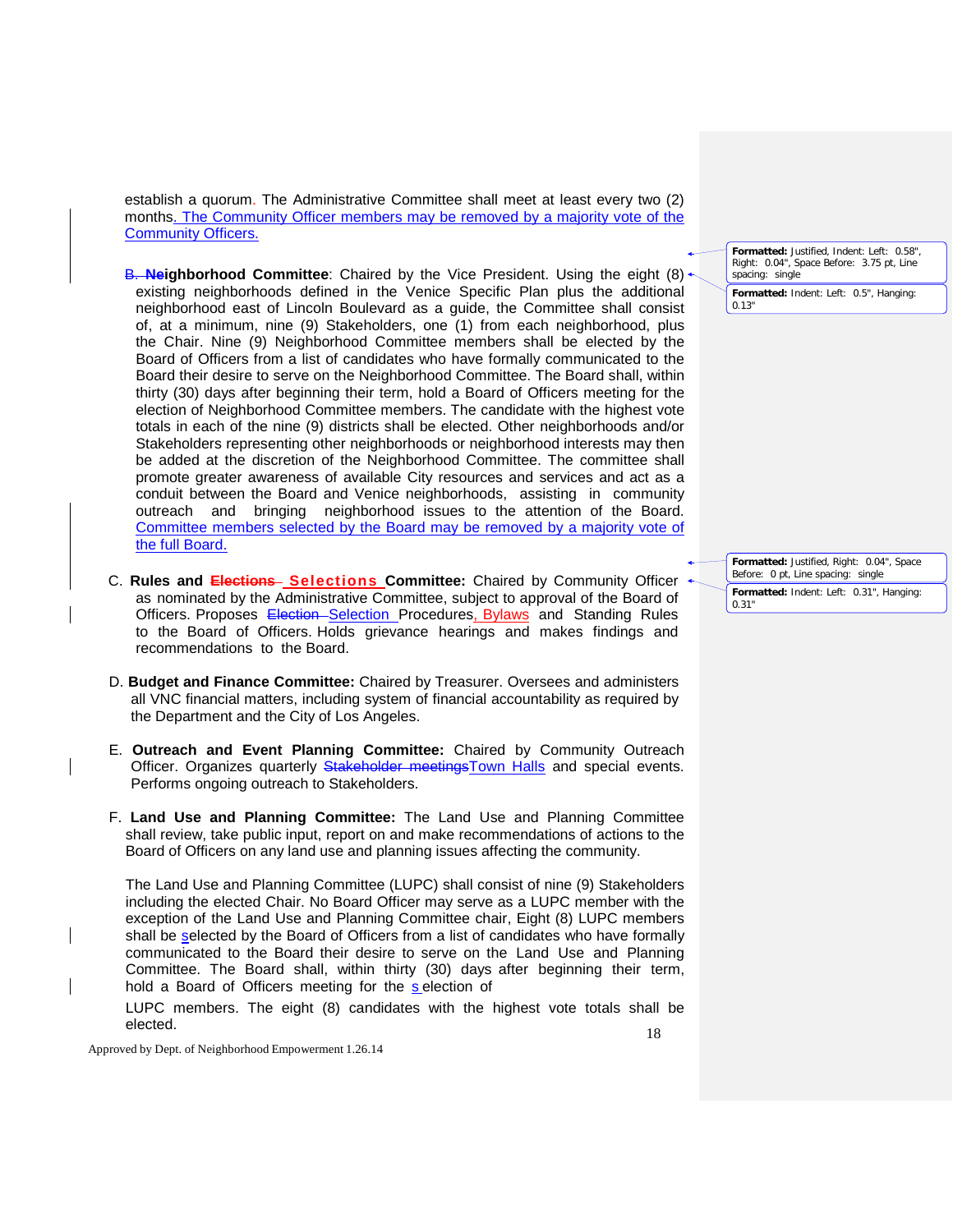A LUPC member may be removed from service by  $a$ -two-thirds  $(2/3)$  majority of the full Board of Officers. Vacancies shall be filled in the same manner that committee members were originally selected.Add Neighborhood and Adcomm membhers in the appropriate spots.

The Land Use and Planning Committee recommendations to the Board of Officers shall be in the form of a written report, which shall include a project description, pros & cons, a summary of community input and any LUPC findings.

- G. **Education Committee**: Chaired by Community Officer nominated by the Administrative Committee, subject to approval of the Board. The Venice Neighborhood Council Education Committee provides a sounding board for the Venice Family of Schools and parents to keep neighborhood students in the Venice "pipeline", enhance student performance through strengthening ties to community agencies and organizations, and continuing to advise elected officials on policies affecting the quality of education in the Venice Family of Schools. The Committee has the general responsibility for addressing the issues, concerns, programs and services related to the education of children, youth, and adults and developing specific strategies and policies for influencing and<br>achieving constructive outcomes within the schools, classrooms, and achieving constructive outcomes within the schools, classrooms, and other education/learning centers that serve the Venice Community.
- H. **Ocean Front Walk Committee**: Chaired by Community Officer nominated by the Administrative Committee, subject to approval of the Board. The Committee has the general responsibility for addressing the issues, concerns, programs and services that affect the various stakeholders and interests on the Venice Boardwalk and Venice Beach. These include, but are not limited to: free speech, performance, merchants, tourism, sanitation and recycling, public nuisance, public safety, and interaction with law enforcement and other officials of the City and County of Los Angeles.
- I. **Arts Committee:** Chaired by Community Officer nominated by the Administrative Committee, subject to approval by the Board. The Committee has the general responsibility to support and encourage the arts in Venice.

#### **Section 2: Ad Hoc Committees**

Ad Hoc Committees may be established as deemed appropriate by the Board of Officers. Chairs are appointed by the President. Ad Hoc Committee chairs shall be automatically Automatic removal of Ad Hoc Committee chairs if no meeting in 2 months. their committees have not met in 90 days.

#### **Section 3: Committee Creation and Authorization**

- A. **Committee Creation:** Committees may be created as outlined in Article VII, Sections 1 & 2 above.
- 18 B. **Committee Authority:** Committees may only make recommendations. All committee recommendations shall be brought back to the full Board for discussion and action. Put in Chair responsibility

Approved by Dept. of Neighborhood Empowerment 1.26.14

**Formatted:** Indent: Left: 0.07", Right: -0.01", Space Before: 0 pt, Line spacing: single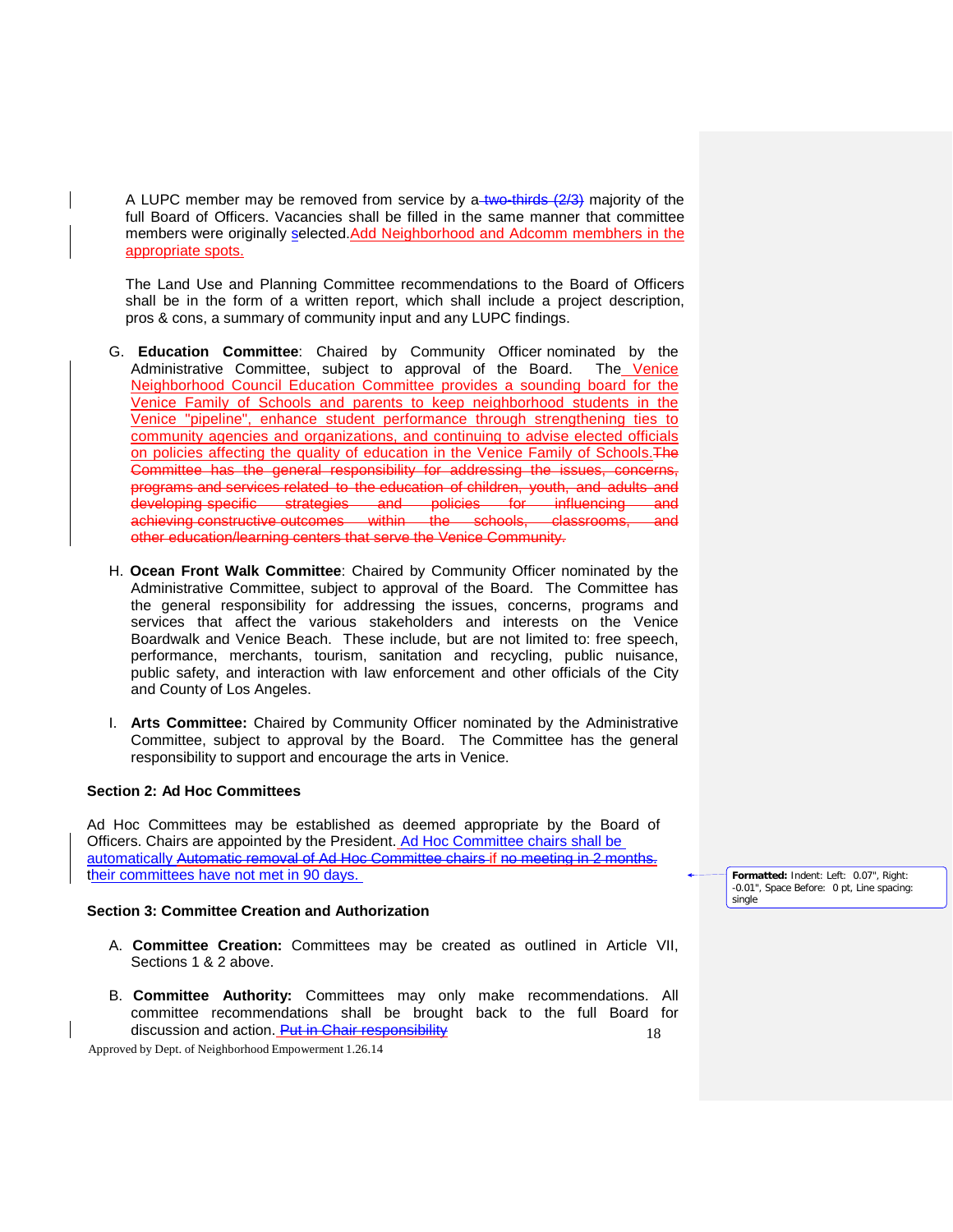- C. The VNC Committee Chairs are responsible for posting agendas and meeting announcements for their committee meetings in accordance with the Brown Act and the Plan for Neighborhood Councils.
- D.The VNC Secretary is responsible for producing accurate minutes of Stakeholder, Board of Officers and Administrative Committee meetings. The VNC Standing & Ad Hoc Committees chairs are responsible for producing accurate minutes of their respective committees. The VNC Secretary and the VNC Standing & Ad Hoc Committees chairs are responsible for public posting of minutes on the VNC website no later than seven (7) days after the meeting at which they are approved but not more than 45 days after the meeting at which the minutes were taken.

**Formatted:** Font: 12 pt

#### **Section 1: Meeting Time and Place.**

- A. The Board of Officers shall meet at least every two (2) months. Meeting time and location shall be determined by the Board of Officers.
- B. Stakeholder Meetings (Town Halls) shall be held at least quarterly and are under the jurisdiction of the Outreach Committee.

#### **Section 2: Agenda Setting**

The Administrative Committee shall establish the Agenda for Board of Officers meetings. Any Stakeholder can request that a matter be placed on the Agenda for any Board of Officers meeting by making such request to the Secretary. If such an Agenda request is not included on the Agenda by the Administrative Committee, the President shall notify that Stakeholder in a timely manner as to why the item was not included on the Agenda. A petition signed by sixty (60) Voting Members may override this determination and require that item to be placed on the Agenda of a Board of Officers meeting within sixty (60) days.

Committee agendas shall be created by the Committee Chair.

### **Section 3: Notifications/Postings**

Meetings shall be open to the public as required with proper notice as mandated by the Department and the Brown Act. Ongoing outreach shall be performed to inform Stakeholders of meetings.

#### **Section 4: Reconsideration**

The VNC shall follow the procedure for reconsideration as described in Robert's Rules.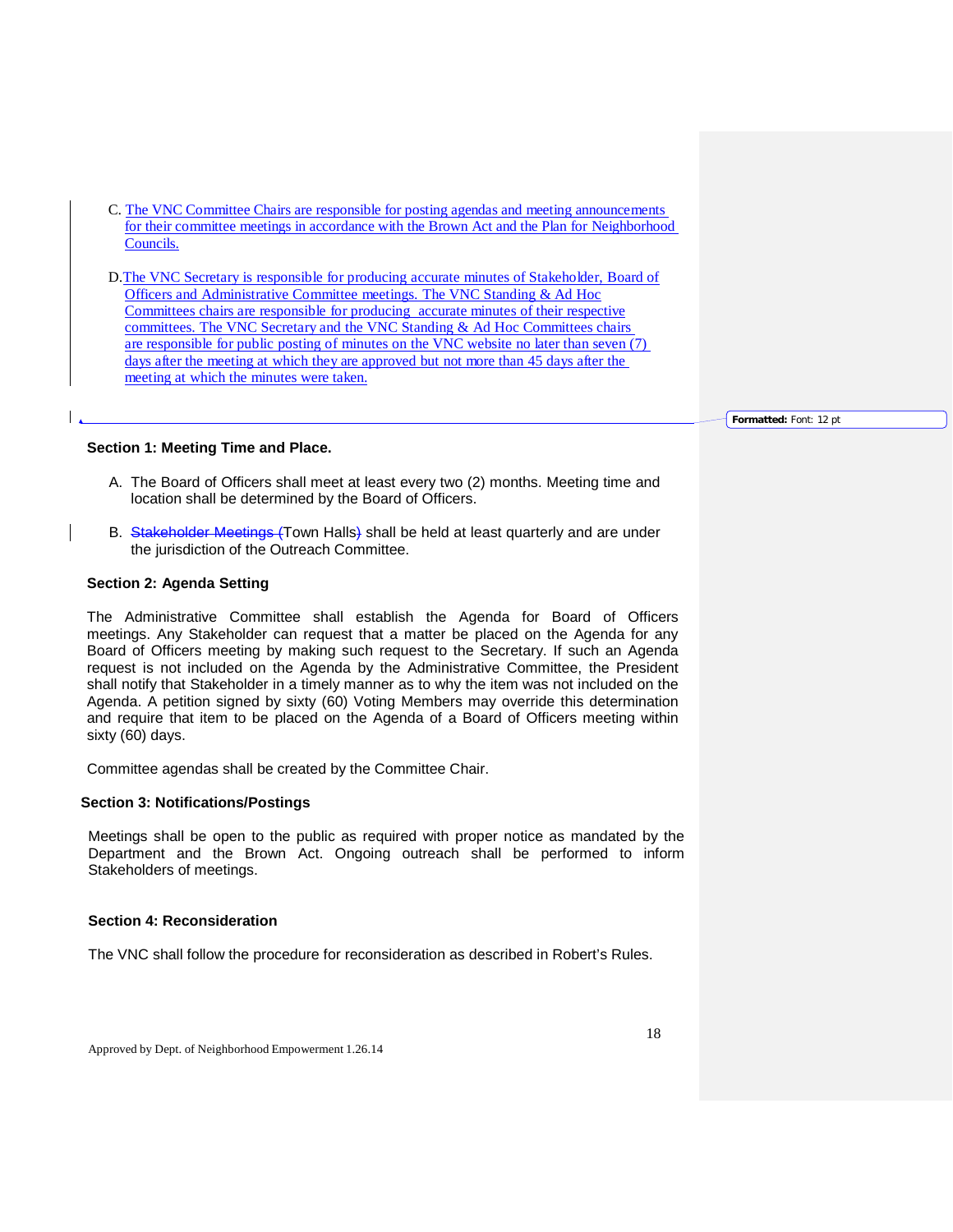# **ARTICLE IX: FINANCES**

- A. The Board shall review its fiscal budget and make adjustments as needed to comply with City laws and City administrative rules, and to keep in compliance with Generally Accepted Accounting Principles and the City's mandate for the use of standardized budget and minimum finding allocation requirements.
- B. The Board shall adhere to all rules and regulations promulgated by appropriate City officials regarding the Council's finances, where the term "appropriate City officials" means those officials and/or agencies of the City of Los Angeles who have authority over Neighborhood Councils.
- C. All financial accounts and records shall be available for public inspection and posted on the Council website, if available.
- D. Each month, the Treasurer shall provide to the Board detailed reports of the Council's accounts for their approval.
- E. At least once each quarter the Budget Committee shall examine the Council's accounts and attest to their accuracy before submitting the documentation to the Department for further review.
- F.E. The VNC will not enter into any contracts or agreements except through the Department.

# **ARTICLE X: ELECTIONS**

### **Section 1: Administration of Election**

The VNC's election will be conducted pursuant to any and all City ordinances, policies and procedures pertaining to Neighborhood Council elections.

# **Section 2: Governing Board Structure and Voting**

A. **Executive Officers:** Seven (7) Executive Officers are elected at-large by the non-community interest stakeholder Voting Members.

### B. **Community Officers:**

1. Thirteen (13) Community Officers are elected at-large by the noncommunity interest Voting Members.

2. One (1) community interest Community Officer is elected by all voting members.

3. Only Community interest Voting Members shall be entitled to run-only for the one (1) community interest Community Officerand may not run for any of the other elected seats.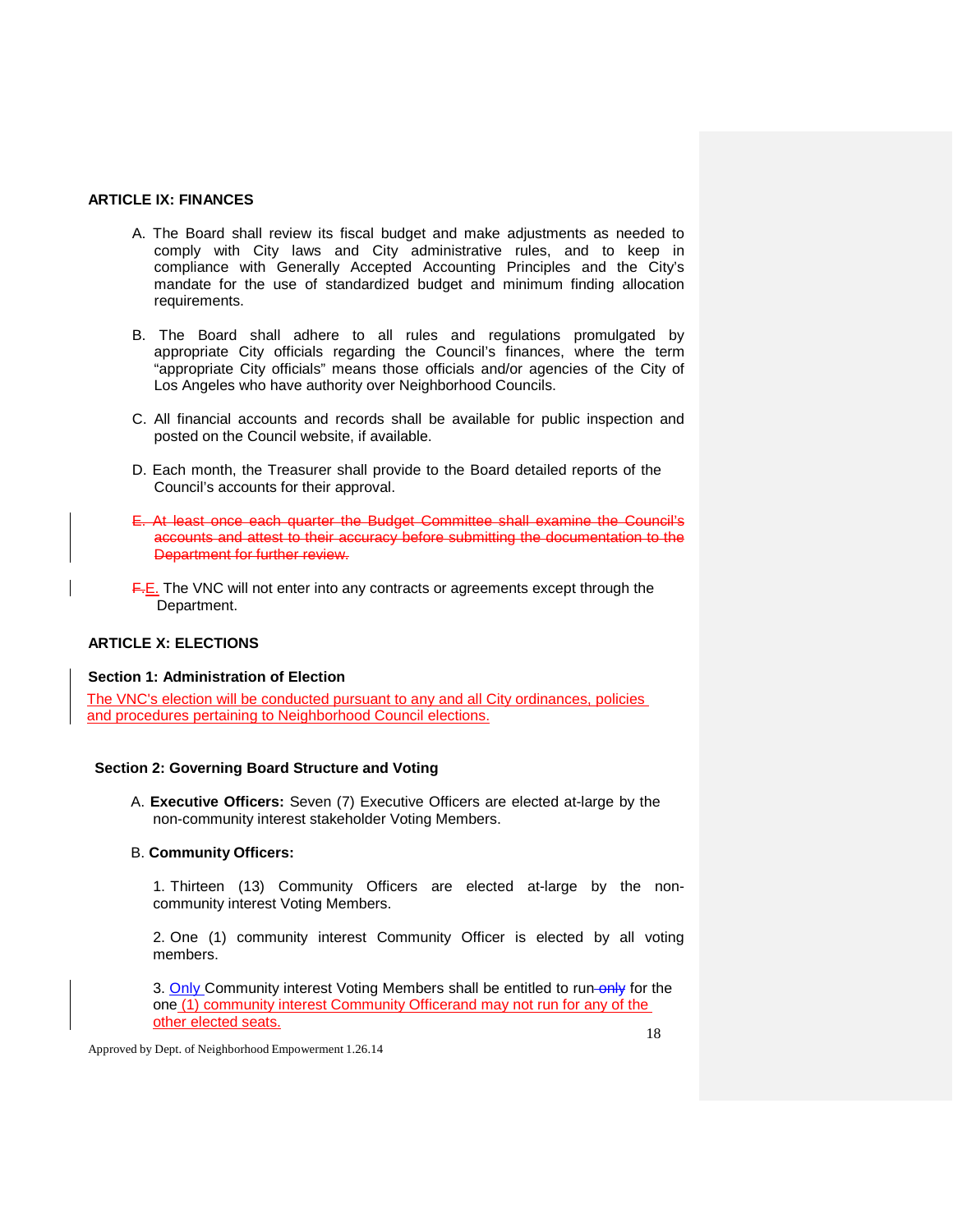**Formatted:** Left

#### C. **Voting:**

1. Voting for election of Officers shall be by ballot.

2. If more than two (2) candidates are running for an Executive Officer position, a plurality shall be sufficient to elect unless the election procedures direct otherwise.

3. No voting by proxy is allowed.

4. Each community interest Voting Member shall be entitled to cast one (1) vote for a community interest Community Officer candidate. If more than one (1) community interest candidate is on the community interest ballot, the community interest candidate with the highest vote total shall be elected. In the event that there are no community interest candidates, the Community Officer receiving the next highest vote total shall be elected. Ambiguous, total also includes Community Interest Stakeholders

54a. Each non-community interest Voting Member shall be entitled to cast votes as follows:

- One (1) vote for President
- One (1) vote for Vice President
- One (1) vote for Secretary
- One (1) vote for Treasurer
- One (1) vote for Community Outreach Officer
- One (1) vote for Land Use and Planning Committee Chair
- One (1) vote for only one (1) Community Officer. This may either be a Community interest Community Officer or a Community Officer. The Community Officer candidates with the thirteen (13) highest vote totals shall be elected**;** EXCEPT, if there is no community interest candidate, the Community Officer candidates with the fourteen (14) highest vote totals shall be elected**.**

4b. Each community interest Voting Member shall be entitled to cast one (1) vote for a community interest Community Officer candidate.

4c. The Community Officer candidates with the thirteen (13) highest vote totals and the Community Interest Community Officer with the highest vote total shall be elected**;.** EXCEPT, if there is no community interest candidate, the Community Officer candidates with the fourteen (14) highest vote totals shall be elected**.**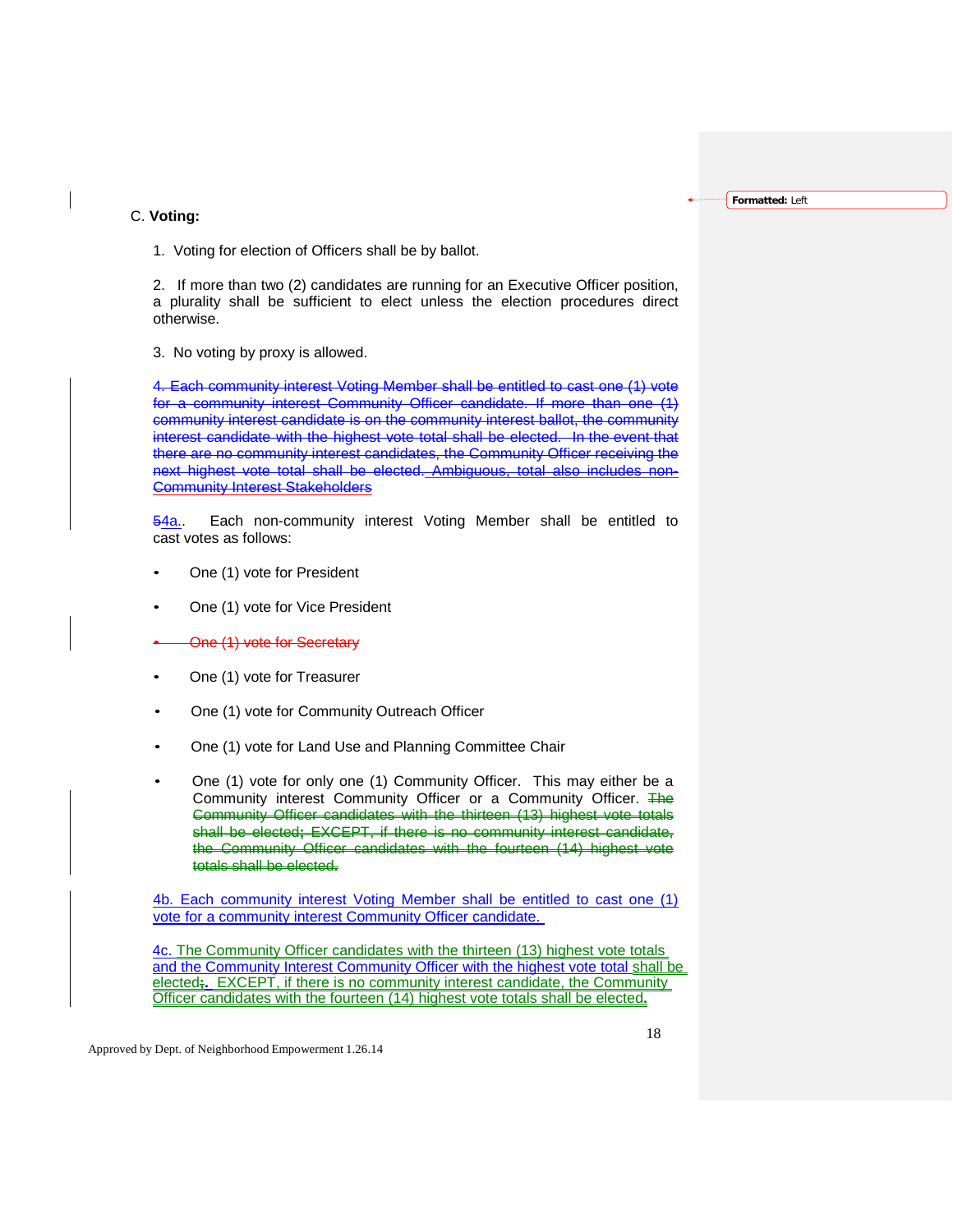#### **Section 3: Minimum Voting Age**

Any Stakeholder who is sixteen (16) years or older, or a junior or senior in high school, may vote.

### **Section 4: Method of Verifying Stakeholder Status**

Voters will verify their stakeholder status by providing documentation acceptable to the City Clerk—Election Division supporting that declaration. Community interest stakeholders will also be required to provide a form of documentation to substantiate their community interest claim.

### **Section 5: Restrictions on Candidates Running for Multiple Seats**

An individual may not run for more than one (1) seat in the same election.

### **Section 6: Other Election Related Language**

Not applicable.

### **.Section 7 Initiatives**

**Initiative:** An Initiative is a procedure by which Voting Members may directly petition for a proposal and secure its submission to the Voting Members for approval. The initiative process does not apply to Amendment of these Bylaws. Any Voting Member may put forth an Initiative by presenting a petition to the Secretary with one-hundred (100) signatures of Voting Members supporting the motion. The petition shall include a paragraph of fifty (50) words or less outlining the purpose and content of the Initiative.

- A. Receipt of this completed petition by the Secretary shall trigger this item being scheduled as an action item on the Agenda at a separate Election Meeting to be held not less than thirty (30) days or more than ninety (90) days following receipt of the completed petition. Notice of the Initiative, including the outline paragraph of fifty (50) words or less, shall be made in all public meeting notices and announcements for the upcoming meeting at which the Initiative shall be voted on.
- B. Passage of the Initiative requires a majority vote of the Voting Members present and voting at the Election Meeting, not to be less than one hundred (100) votes in favor of the Initiative.
- C. If the Initiative passes, the Voting Member(s) who put forth the Initiative must be willing to chair and/or organize an Ad Hoc Committee (when appropriate) to carry out the action of the Initiative, if so directed by the Administrative Committee or the Board of Officers.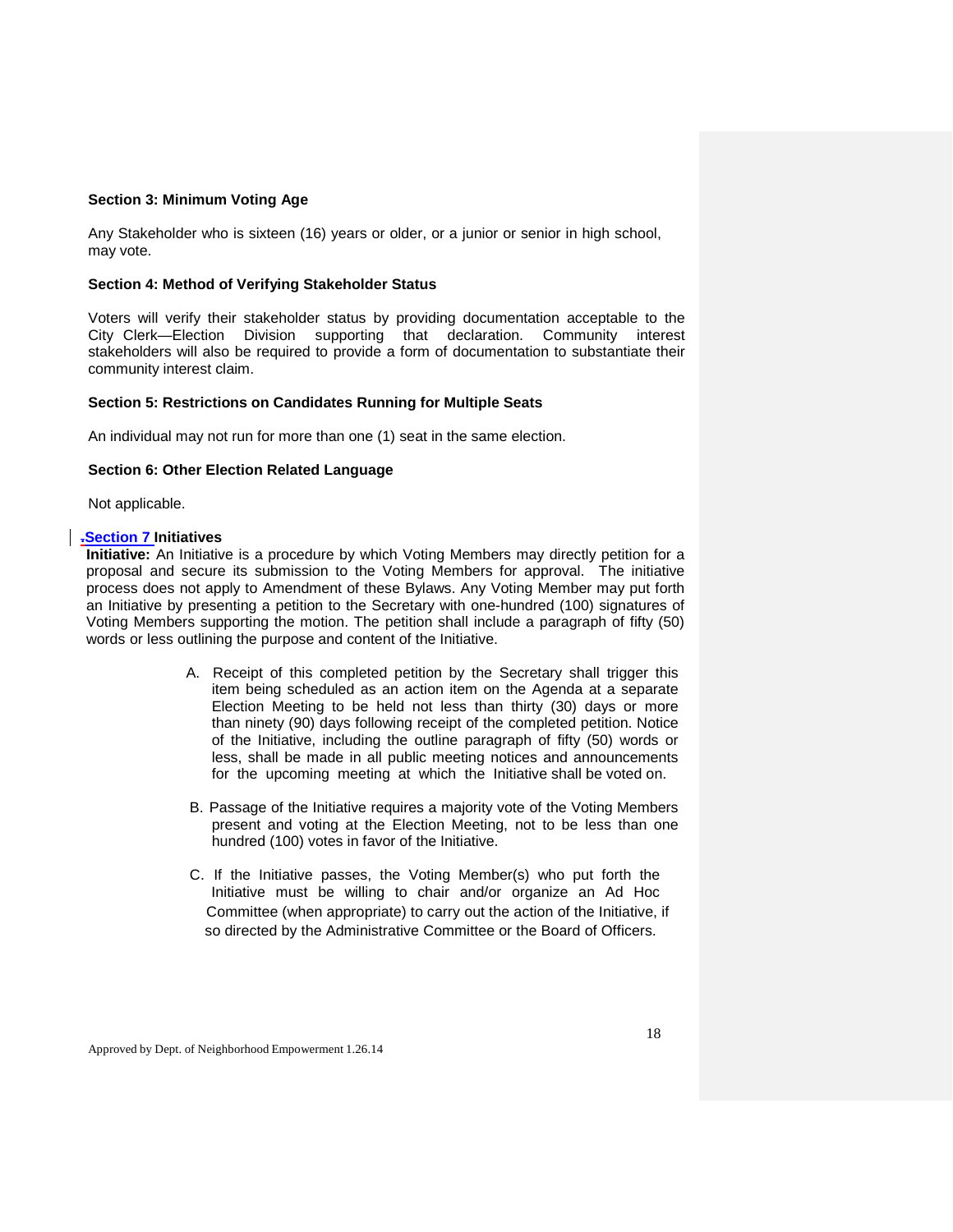# **ARTICLE XI: GRIEVANCE PROCESS**

Any Stakeholder who is adversely affected by a decision of the Board of Officers may submit a written Grievance to the Secretary. All grievances shall be referred to the Rules and Elections Committee for review and recommendation to the Board of Officers. The Board shall review the grievance and committee findings. All grievances shall be reviewed and appropriate action taken not more than sixty (60) days after receipt of the grievance.

#### **Article XII: PARLIAMENTARY AUTHORITY**

Robert's Rules of Order (current version) shall serve as the Governing Parliamentary Authority of the VNC. An unbiased Parliamentarian may be appointed by the President

to assist in the resolution of parliamentary issues. In the case of conflict between these Bylaws and the Governing Parliamentary Authority, these Bylaws shall prevail.

Standing Rules may be adopted by the Board of Officers to supplement these Bylaws. Such rules shall be in addition to these Bylaws and shall not be construed to change or replace any Bylaw. In the case of conflict between these Bylaws and a Standing Rule, these Bylaws shall prevail. Standing Rules may be adopted, amended, or repealed by a simple majority vote of the Board of Officers.

### **ARTICLE XIII: AMENDMENTS**

Amendment of these Bylaws shall be in writing and shall follow one (1) of the following two (2) procedures:

#### A. **Amendment by Board of Officers**:

4. Requires a two-thirds (2/3) majority vote of the full Board of Officers<sub>5</sub> and

2. Must be ratified by a majority of the Voting Members present and voting at a subsequent meeting, not to be less than fifty (50) Voting Members voting in support of the Amendment. This meeting shall be held not less than thirty (30) daysnor more than ninety (90) days following the approval of the Amendment by the Board of Officers.

- B. **Amendment by Voting Members**: Voting Members may amend these Bylaws by presenting a petition to the Secretary with no less than two-hundred (200) signatures of Voting Members supporting the motion. All revisions to the Bylaws shall use strikethroughs to denote deletions from the Bylaws and underlines to denote additions to the Bylaws.
	- 18 1. Receipt of the completed petition by the Secretary shall trigger the item being scheduled as an action item on the Agenda at a separate meeting to be held not less than thirty (30) days nor more than ninety (90) days following receipt of the completed petition.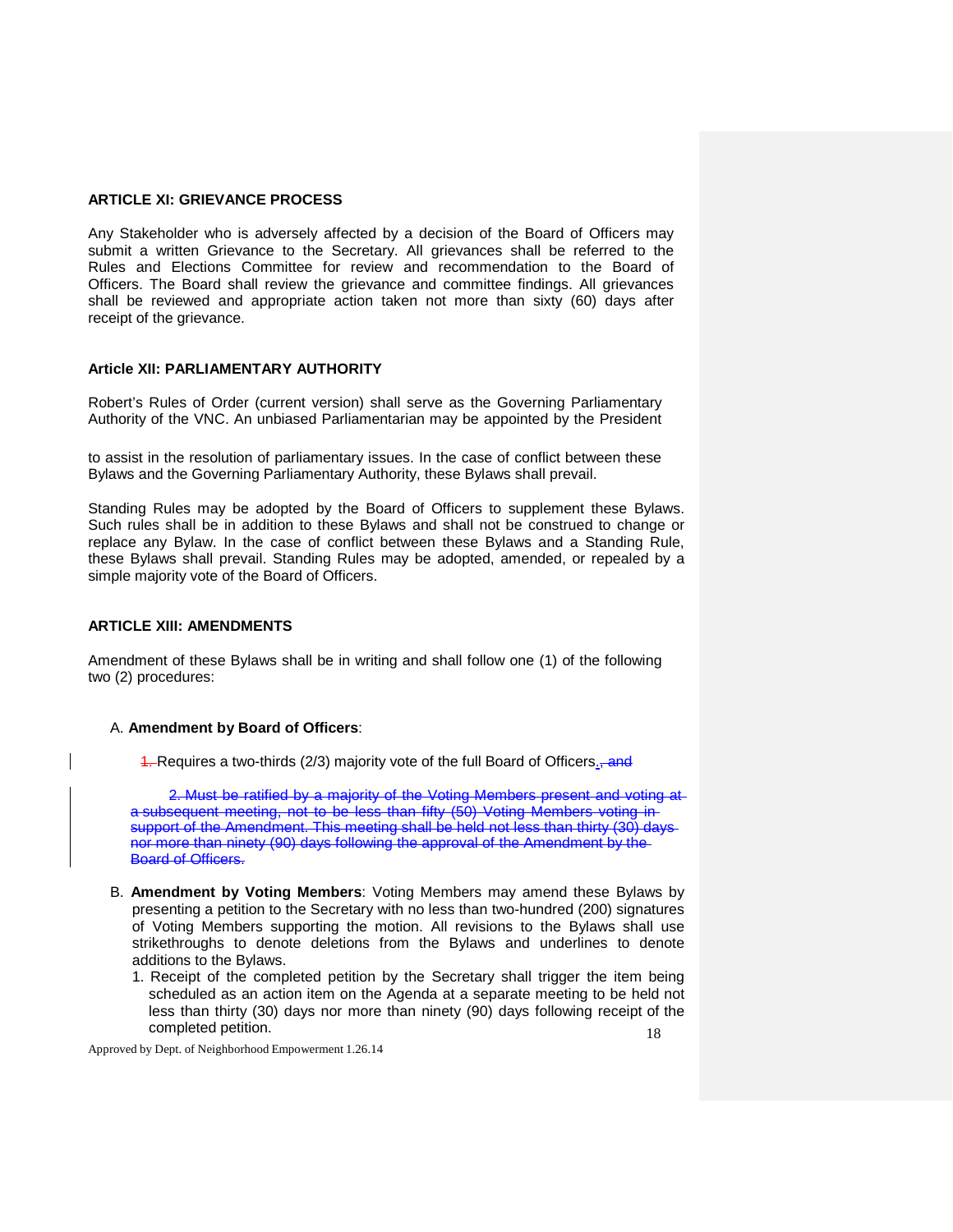2. Passage of the Amendment requires a two-thirds (2/3) majority vote of the Voting Members present and voting at the meeting.

Amendment of the Bylaws passed by either of the above methods is subject to approval by the Department.

# **ARTICLE XIV: COMPLIANCE**

# **Section 1: Code of Civility**

All Officers and Stakeholders shall abide by the Rules of Civility as specified by the Department.

# **Section 2: Training**

All Board Officers shall take training in the fundamentals of Neighborhood Councils, including, but not limited to, ethics, funding, workplace violence and sexual harassment trainings provided by the City. Any Board Officer who has not received a certificate of completion for the mandated ethics training within fifty-five (55) days of taking office, whether by appointment or election, will be prohibited from voting on any land use issues or financial expenditures of any city funds.All Board members must take ethics and funding training prior to making motions and voting on funding related or land use matters. matters. There is no grace period.

#### **Section 3: Self Assessment**

Every year, the VNC shall conduct a self assessment pursuant to Article VI, Section 1 of the Plan.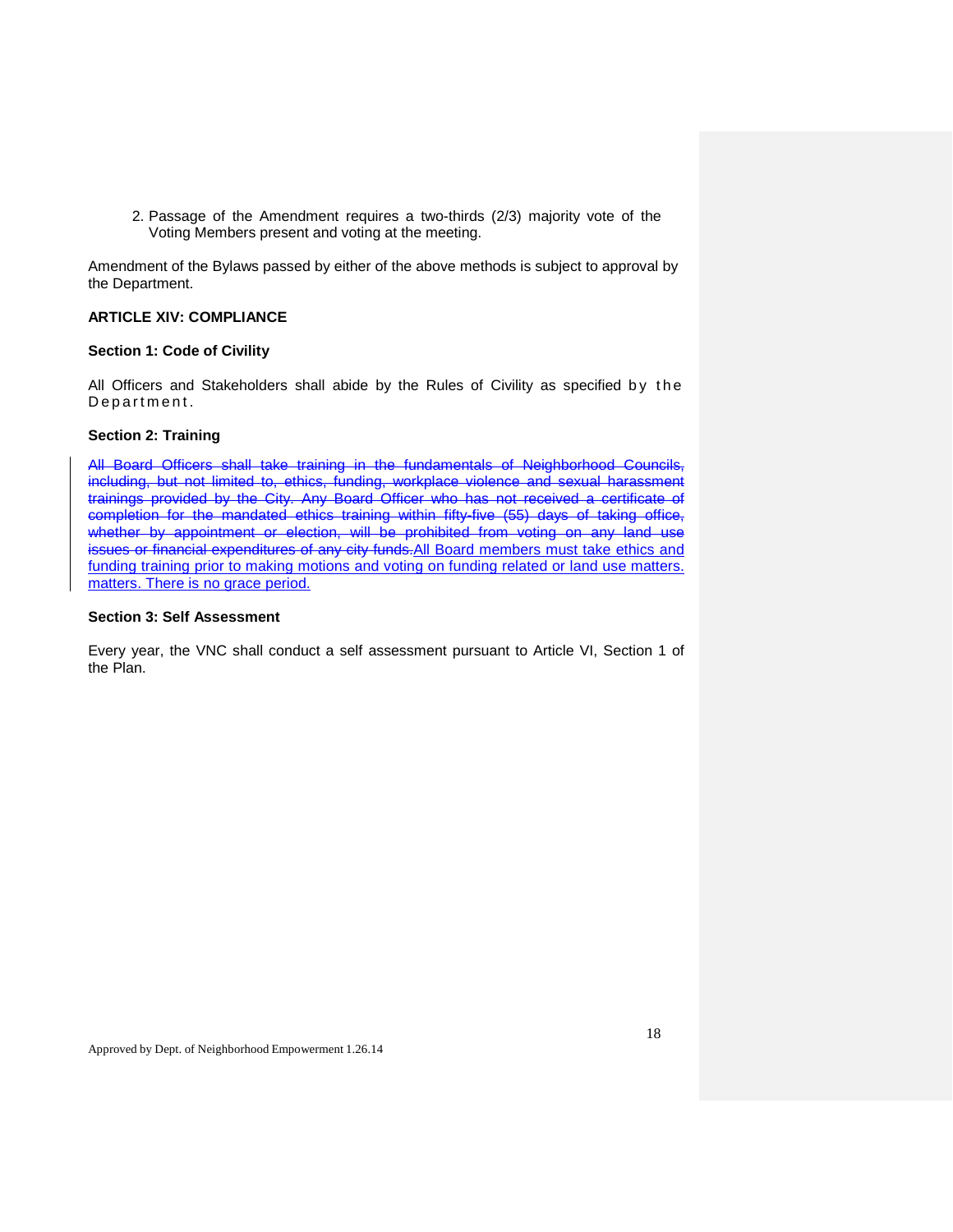**ATTACHMENT A – Map of Venice Neighborhood Council**

![](_page_17_Figure_1.jpeg)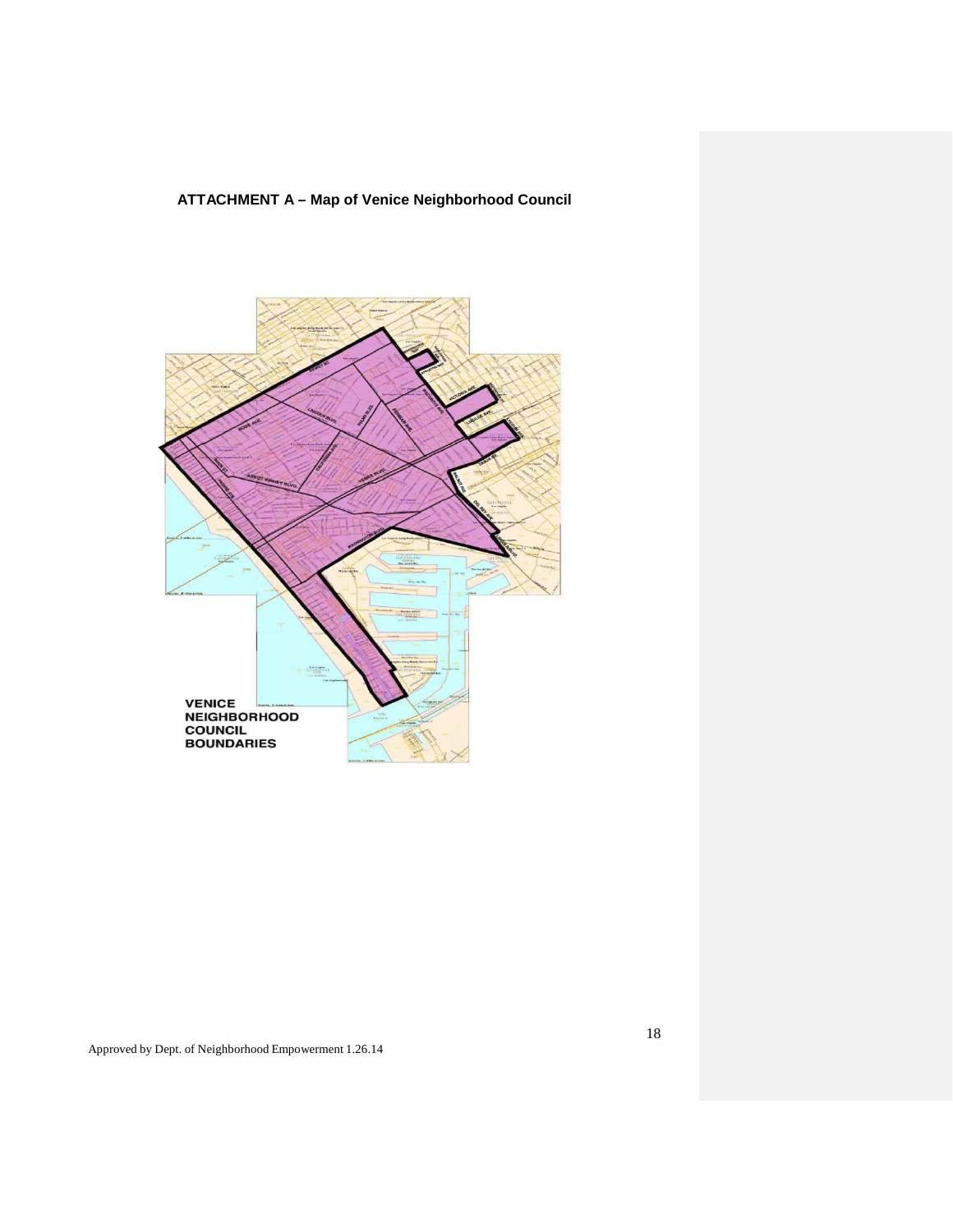# **ATTACHMENT B - Governing Board Structure and Voting**

| <b>Office</b>                                                   | Number       |         | Who may run                                                                                                                 | Who may vote                                                                                                       |
|-----------------------------------------------------------------|--------------|---------|-----------------------------------------------------------------------------------------------------------------------------|--------------------------------------------------------------------------------------------------------------------|
| President<br>Term: 2 Years                                      | $\mathbf{1}$ | Elected | Stakeholder who lives, works or<br>owns real property within the<br>VNC boundaries who is 16<br>vears or older.             | Stakeholders who live.<br>work, or own real property<br>within the VNC<br>boundaries who are 16<br>years or older. |
| Vice-President<br>Term: 2 Years                                 | 1            | Elected | Stakeholder who lives, works or<br>owns real property within the<br>VNC boundaries who is 16<br>vears or older.             | Stakeholders who live,<br>work or own real<br>property within the VNC<br>boundaries who are 16<br>years or older.  |
| Secretary<br>Term: 2 Years                                      | $\mathbf{1}$ | Elected | Stakeholder who lives, works or<br>owns real property within the<br>VNC boundaries who is 16<br>years or older.             | Stakeholders who live.<br>work or own real<br>property within the VNC<br>boundaries who are 16<br>vears or older.  |
| Treasurer<br>Term: 2 Years                                      | 1            | Elected | Stakeholder who lives.<br>works<br>owns<br>real<br>or<br>property within the VNC<br>boundaries who is 16 years<br>or older. | Stakeholders who, live,<br>work or own real<br>property within the VNC<br>boundaries who are 16<br>years or older. |
| Chair of Land Use and<br>Planning<br>Committee<br>Term: 2 Years | 1            | Elected | Stakeholder who lives, works or<br>owns real property within the<br>VNCboundaries who is 16 years<br>or older.              | Stakeholders who live,<br>work or own real<br>property within the VNC<br>boundaries who are 16<br>years or older.  |
| <b>Communications Officer</b><br>Term: 2 Years                  | 1            | Elected | Stakeholder who lives, works or<br>owns real property within the<br>VNC boundaries who is 16<br>years or older.             | Stakeholders who live,<br>work or own real<br>property within the VNC<br>boundaries who are 16<br>years or older.  |
| Outreach Officer<br>Term: 2 Years                               | 1            | Elected | Stakeholder who<br>lives.<br>works or<br>owns<br>real<br>property within the VNC<br>boundaries who is 16<br>years or older. | Stakeholders who live,<br>work or own real<br>property within the VNC<br>boundaries who are 16<br>years or older.  |
| At-Large Community Officers<br>Term: 2 Years                    | 13           | Elected | Stakeholders who live, work<br>or own real property within the<br>VNC boundaries who are 16<br>years or older.              | Stakeholders who live,<br>work or own real<br>property within the VNC<br>boundaries who are 16<br>vears or older.  |

**Formatted Table**